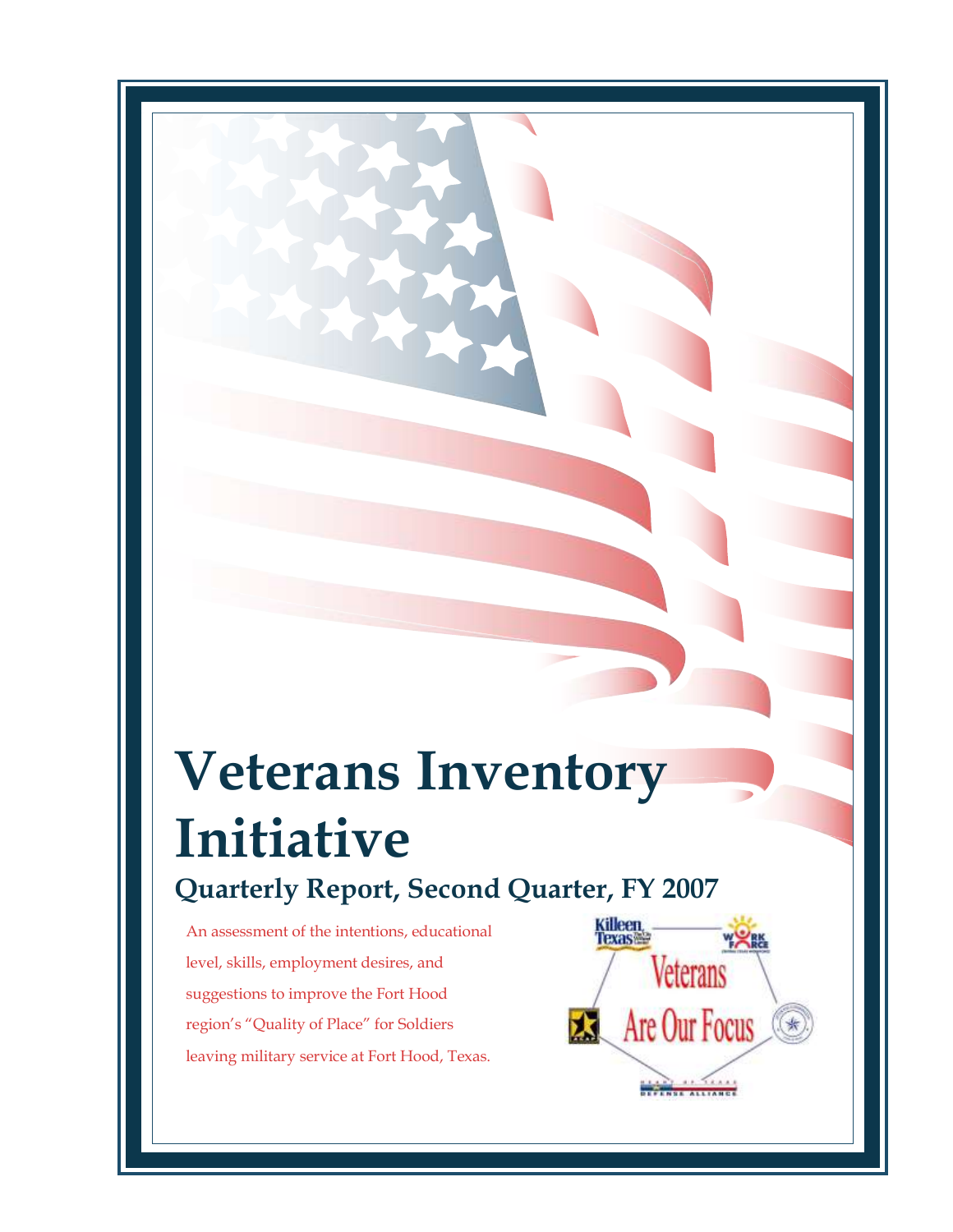

#### **Quarterly Report: 2nd Quarter, FY 2007**

(January – March 2007)

**A. BACKGROUND**: In July 2006, the following parties entered into a Memorandum Of Understanding (MOU) to routinely inventory the intentions, educational level, skills, employment desires, and suggestions to improve the Fort Hood regional "Quality of Place" of Soldiers leaving military service at Fort Hood, Texas:

- Fort Hood Adjutant General/Army Career and Alumni Program (ACAP)
- Central Texas Workforce Board
- Central Texas Workforce Development Centers
- Greater Killeen Chamber of Commerce
- Heart Of Texas Defense Alliance
- Texas Veterans Commission

Data is collected via a voluntary twelve-question survey administered during either the Transition Assistance Program (TAP) workshop or installation final clearance<sup>1</sup>. The purpose for the collection and analysis of this data is threefold:

1. develop and retain the region's skilled and motivated military Veteran workforce;

2. foster innovation and entrepreneurship; retain existing businesses, and attract new business to the region; and

3. align the efforts of the participating agencies to enhance options for current and future/potential residents.

**B. DEMOGRAPHICS**: For the period comprising January-March 2007:

1. 1,577 Soldiers completing their military service at Fort Hood responded to the survey.

2. 76.5 percent of respondents were leaving military service prior to becoming retirementeligible, or were being medically discharged. There were slightly fewer (74, with the shift predominantly in fewer medical discharges) than during the previous quarter. See Note 1

3. 23.5 percent were retiring after 20 or more years of service. There were 130 more retirement-eligibles (7.5 percent) than the previous quarter.

4. For the year-to-date (September 2006 – March 2007):

a. 3,101 Soldiers completing their service have responded to the survey.

b. 2,059 (66.4 percent) were in the category of ETS/Administrative discharge

c. 429 (13.8 percent) were being medically discharged

d. 610 (19.7 percent) indicated their intention to retire with 20-plus years of military service.

<sup>1</sup> There were 2,283 Soldiers who left the service from the Fort Hood Transition Point During January through March 2007. 1,358 Soldiers participated in the optional TAP workshops. Retiring Soldiers may participate in TAP up to two years prior to their retirement date, while non-retiring Soldiers may participate up to one year in advance. While there may be a time lag between when a Soldier attends TAP and leaves the service, it is logical to conclude that nearly 60% of all Soldiers leaving the service at Fort Hood currently attend a TAP workshop, and of those, over 85% respond to this survey of post-military intentions.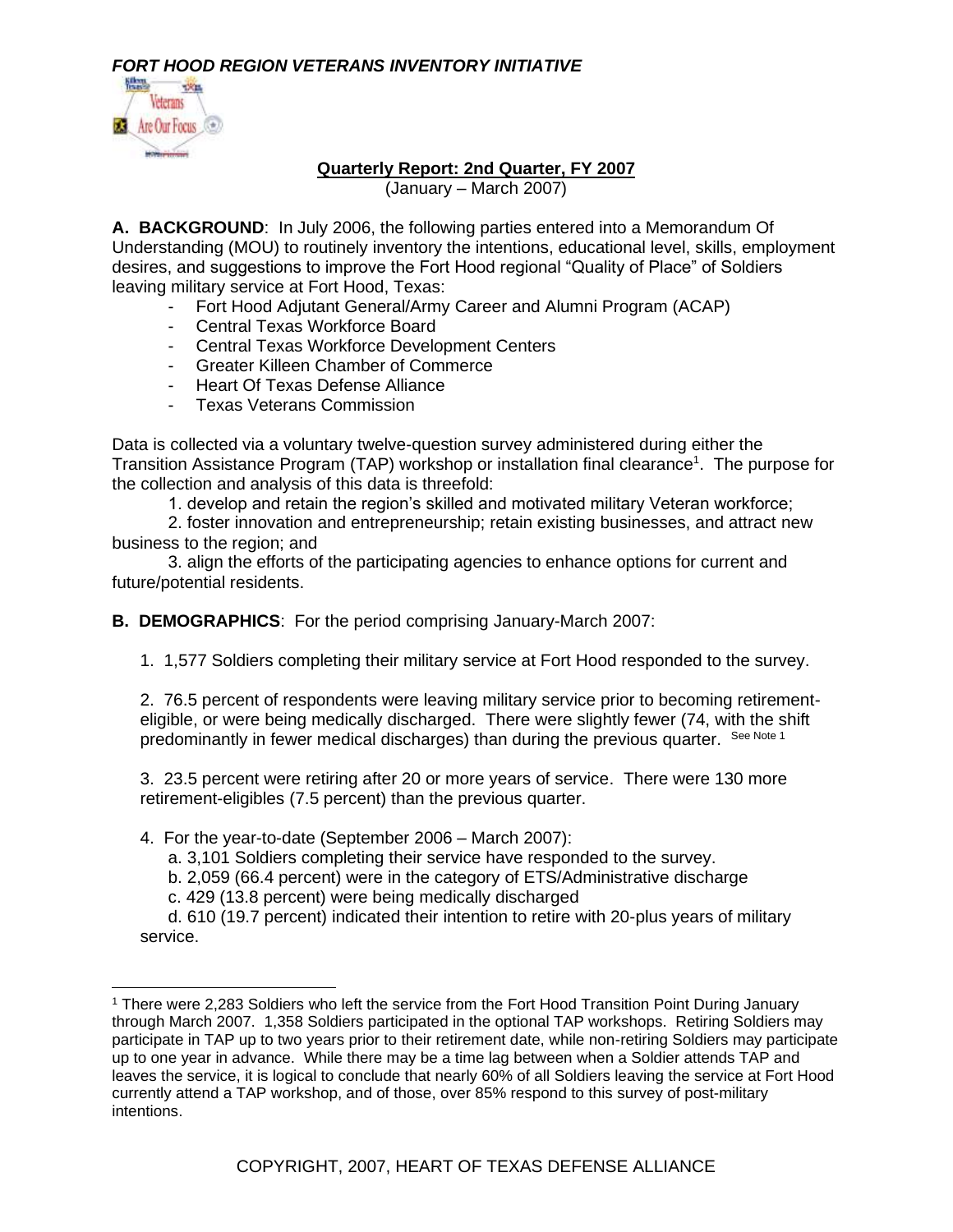

\_\_\_\_\_\_\_\_\_\_\_\_\_\_\_\_\_\_\_

#### **DEMOGRAPHIC DISTRIBUTION**



Note 1: Reasons Soldiers leave military service prior to becoming retirement eligible (usually after 20 years of Active service) include Expiration of Term of Service (ETS), i.e. their contractual enlistment term has ended; administrative discharge for a variety of reasons prior to their ETS date; and for medical reasons based upon the recommendations from a board of physicians who determine that a Soldier does not meet medical/fitness retention standards for continued military service.

#### **C. INTENTIONS ON STAYING IN THE REGION**:

The respondents were asked to indicate if they intended on remaining in the region (within 30 miles of Fort Hood – generally equating to the Temple-Killeen-Fort Hood Metropolitan Statistical Area) when their service ended.

1. 513 respondents (representing 32.5 percent of all respondents) indicated they intended to stay in the region. That data is further broken down as follows:

a. 234 retirees (63% of all retirement eligible respondents)

b. 279 (26%) of non-retirement eligible respondents

c. an additional 80 retirees responded they did not intend to stay in the region, but indicated they would do so if desirable employment were available. That equates to the potential for 85 percent of retirement-eligible Soldiers remaining in the region. These numbers reflect an increase of 38 retirees (2 percent) over the previous quarter.



#### **2 nd QUARTER SURVEY DEMOGRAPHICS**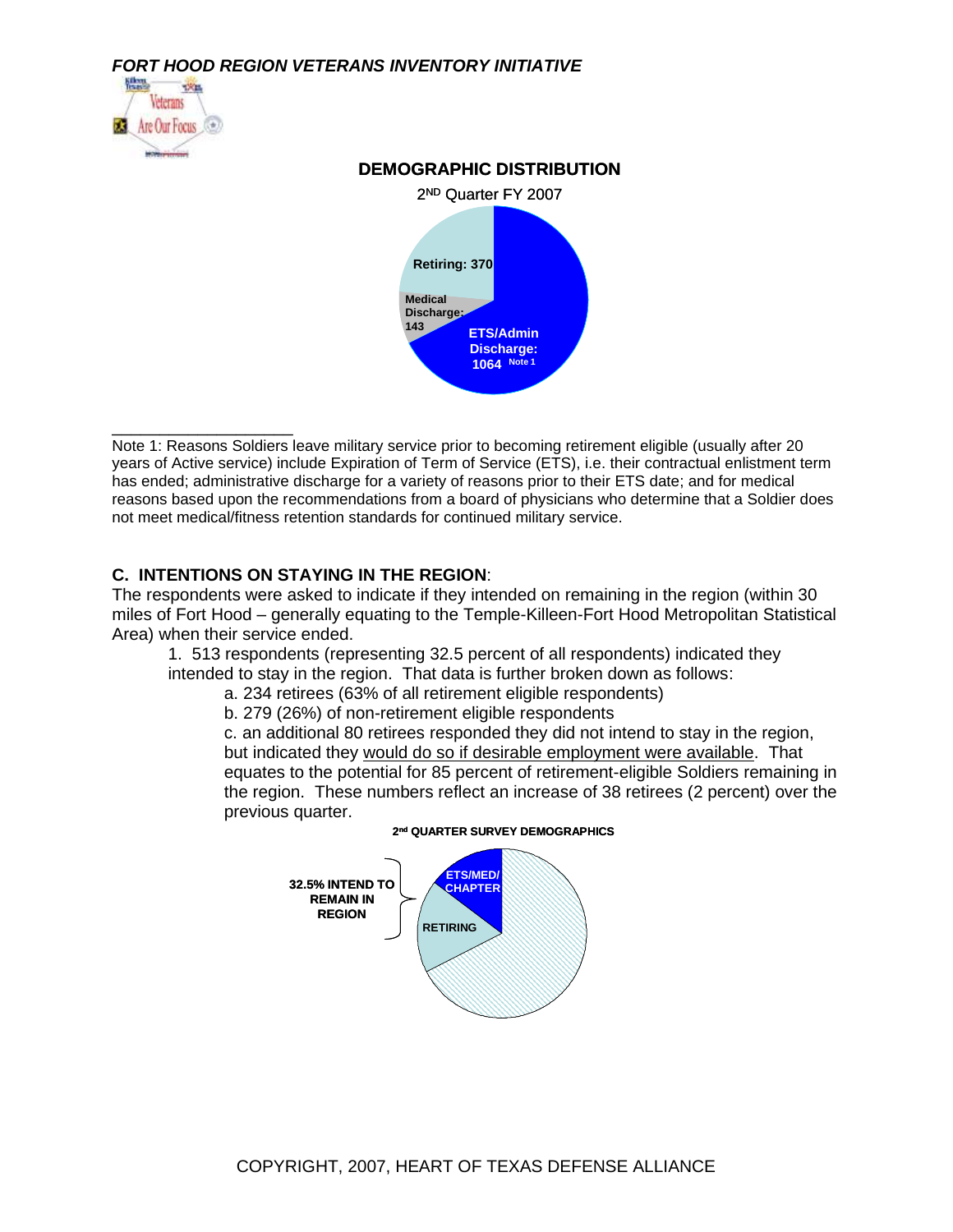

2. For the year-to-date (September 2006 – March 2007) a total of 1,046 Soldiers (33.7% of all respondents) leaving the service at Fort Hood indicated they intended to remain in the region once their service was completed.

3. Trends and Conclusions. Consistently, 1/3 of the respondents indicate they intend to remain in Central Texas when their service ends. In the 2<sup>nd</sup> Quarter, 80 additional retirees and 357 non retirement- eligible Soldiers responded they would stay in the region if desirable employment were available. That equates to the potential for 52.7 percent of Soldiers not eligible to retire to remain in the region once their service ends. For the year to date, over 500 Soldiers ending their service at Fort Hood each three month period intend to remain in Central Texas. Those numbers would nearly double if the type of employment the respondents desire was available.

4. While the Veterans Inventory Initiative only surveys the intent of Soldiers departing the service, it is possible to more accurately track the disposition of the retiring population, using data from the Retired Army Personnel System, which provides the actual numbers of retired Soldiers to zip code level. For the 12-month period ending in March 2007, the total number of military retirees grew by 2.7 percent in the Killeen-Temple-Fort Hood MSA. Nolanville, Harker Heights, Salado, Belton, and Temple each experienced growth rates exceeding the MSA average.

|                       | <b>APRIL 2006</b> | <b>MARCH 2007</b> | <b>DIFFERENCE</b> | % CHANGE |
|-----------------------|-------------------|-------------------|-------------------|----------|
| <b>KILLEEN</b>        | 7405              | 7560              | 155               | 2.1      |
| <b>HARKER HEIGHTS</b> | 1560              | 1698              | 138               | 8.8      |
| <b>TEMPLE</b>         | 1022              | 1058              | 36                | 3.5      |
| <b>BELTON</b>         | 762               | 792               | 30                | 3.9      |
| <b>SALADO</b>         | 194               | 202               | 8                 | 4.1      |
| <b>NOLANVILLE</b>     | 200               | 224               | 24                | 12       |
| <b>COPPERAS COVE</b>  | 2994              | 3000              | 6                 | 0.2      |
| <b>GATESVILLE</b>     | 326               | 327               |                   | 0.3      |
| <b>KEMPNER</b>        | 824               | 843               | 19                | 2,3      |
| <b>LAMPASAS</b>       | 341               | 342               |                   | 0.3      |
| <b>MSA</b>            | 15,689            | 16,109            | 420               | 2.7      |

The military retiree rate of growth for north Texas (174 counties less the Killeen-Temple-Fort Hood MSA) was 1.3 percent for the same period.

The numbers of retirement-eligible Soldiers indicating they intend to remain in the region after retirement for survey purposes (which may be up to two years before they retire) appears to be higher than the number actually staying. We will continue to monitor retiree data during 2008 to determine the potential relationship between intent and fact. It is possible that the intent to stay may erode as the actual retirement date approaches. The survey data clearly indicates that the availability of desirable employment plays a major role in the intention to remain in the area.

**D. MILITARY OCCUPATIONAL SPECIALITIES**: Departing Soldiers represented over 130 different Military Occupational Specialties. The top five categories/specialties equated to 54.4 percent of the total responses received. The top three categories (Combat Arms, Logistics Specialist, and Aviation) from the 1<sup>st</sup> Quarter remained the top three in the  $2^{nd}$  Quarter. Tracked Vehicle Mechanics and Combat Engineers moved into the number four and five positions,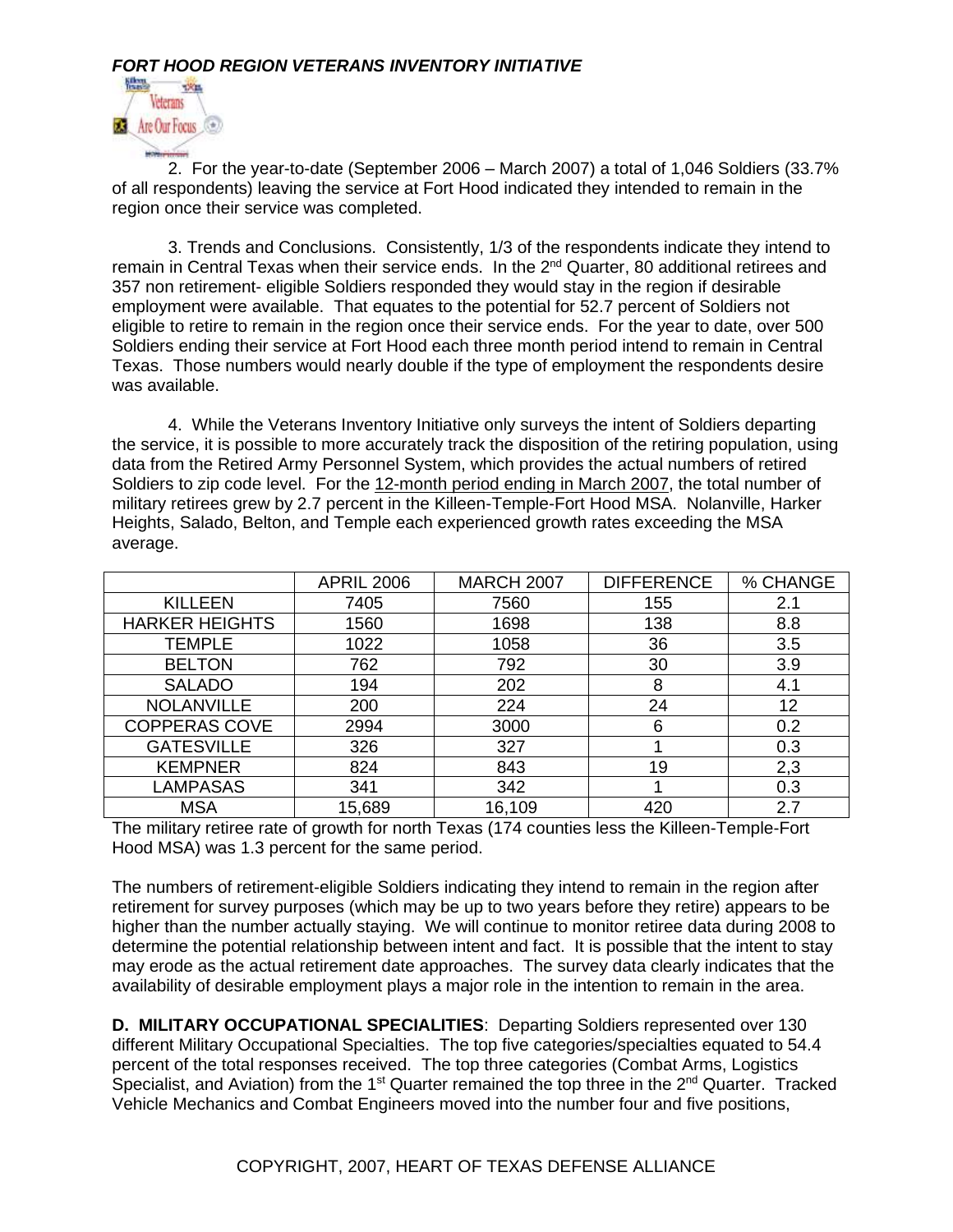

replacing Motor Transport Operators, and Wheel Vehicle Mechanics, which dropped to number six and seven, respectively.



**2 ND QUARTER MOS DATA**

1. **Combat Arms** (420 responses) comprises four separate specialties, listed below, along with the number of respondents. Given the units at Fort Hood (seven Brigade Combat Teams and two Fires Brigades), and deployment cycles, the number of Combat Arms Soldiers leaving the service is predictable. Most, if not all, will be combat veterans of the Iraq/Afghanistan campaigns, which have a distinctive small-unit focus by their nature. Therefore, in addition to the skills listed below, these Soldiers would likely have extensive leadership and staff planning skills that far surpass those of their civilian peers.

a. Armor/Cavalry (153): member or leader who employs main battle tanks or cavalry fighting vehicles in combat operations, and performs reconnaissance and security.

b. Infantry (135): member or leader who individually employs small arms/heavy anti-armor weapons in support of combat operations.

c. Artillery (122): operates or supervises high technology cannon artillery weapons, automated tactical data systems, intelligence activities, target processing, radar operations, artillery surveying operations, or meteorological observation.

d. Air Defense (20): operates command/control/communications/computer information systems or the lightweight, highly mobile Avenger or medium weight Patriot Air Defense Missile systems.

2. **Logistics Specialist** (177 responses) comprises three separate specialties, listed below, along with the number of respondents in each specialty.

a. Unit Supply Specialists (92Y; 60) supervise or perform duties involving the request, receipt, storage, issue, accountability, and preservation of individual, organizational, installation, and expendable supplies and equipment.

b. Automated Logistical Specialists (92A; 66) supervise and perform management or stock record/warehouse functions pertaining to receipt, storage, distribution and issue, and maintain equipment records and parts.

c. Petroleum Supply Specialists (92F; 51) supervise the receipt, storage, accountability, and cares for dispensing, issuing and shipping bulk or packaged petroleum, oils, and lubricants.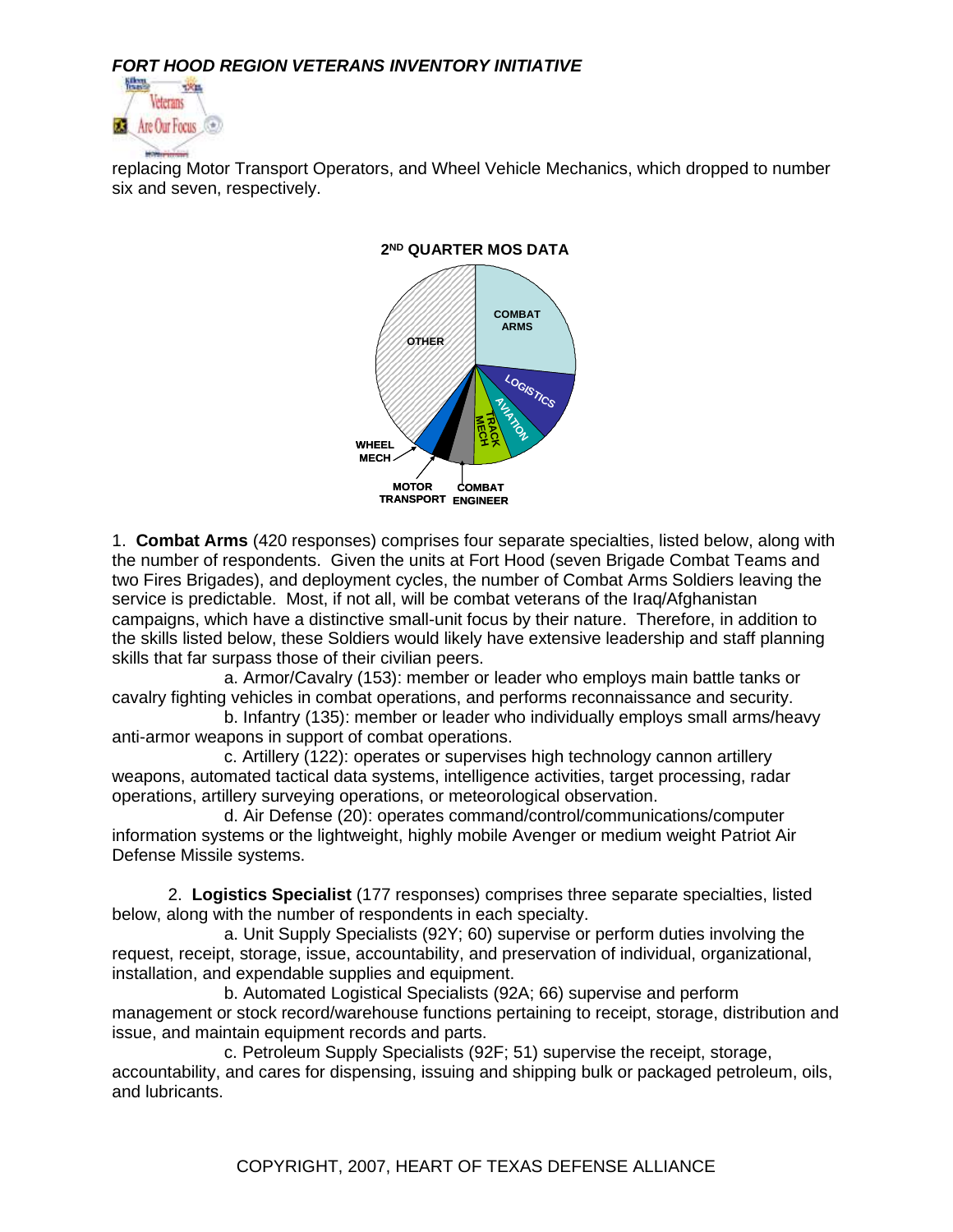

3. **Aviation Specialties**. There were 100 respondents representing 14 different enlisted specialties, ranging from aircraft electricians to airframe-specific armament/electrical/avionics system repairers. There were four officer/warrant officer specialties including 6 helicopter pilots.

4. **Track Vehicle Mechanics** (96 responses – 63A/H/M/X/Z) performs or supervises unit maintenance, diagnose, and troubleshoot malfunctions on gas turbine and diesel power plants; and the suspension, steering, hydraulics, auxiliary power units, and the armament/fire control systems on tracked vehicles including the M1 Abrams main battle tank and Bradley Fighting Vehicle.

5. **Combat Engineer** (66 responses) performs and/or supervises basic demolition, mine warfare, and combat construction (bunkers, shelters, fighting positions, obstacles) operations. Operates various light and heavy tracked and wheeled engineer vehicles, or directs the employment of engineer vehicles in support of maneuver forces. Conducts road, route, bridge, tunnel and ferry reconnaissance.

#### **E. DESIRED POST-MILITARY SERVICE EMPLOYMENT:**

Respondents are asked to indicate the type (or types) of post-military employment desired. In order to standardize input for ease of analysis, the survey provides 12 broad categories, generally conforming to industry categories found in the North American Industrial Classification System (NAICS), but respondents may write in and/or amplify any area not listed. The data (expressed as the number of responses) is shown below for both retirement-eligible and non retirement-eligible Soldiers based on the top three types of employment desired:

|                 | SINGLE RESPONSE       | <b>MULTIPLE RESPONSES</b> |  |
|-----------------|-----------------------|---------------------------|--|
| <b>RETIRING</b> | Management (47)       | Management (128)          |  |
|                 | Transportation (18)   | Administrative (83)       |  |
|                 | Education (14)        | Transportation (81)       |  |
| NON-RETIRING    | Law Enforcement (106) | Law Enforcement (362)     |  |
|                 | Management (47)       | Management (256)          |  |
|                 | Equipment (43)        | Equipment (163)           |  |

The data is relatively consistent in terms of the type of post-military employment desired. Soldiers that are retiring with 20-plus years of service rated Management as their top choice. Officers and Non-Commissioned Officers eligible to retire have spent many years leading increasingly larger and more complex organizations, are graduates of an Army Professional Education system that focuses on developing their leadership skills, and have demonstrated success as a result of their longevity of service. In most cases, their skills would include human resource development, supervision of large numbers of subordinates, fiscal planning, etc.

Soldiers leaving the military prior to becoming eligible for retirement rated Law Enforcement as their number one choice. Given the skills of the predominant Military Occupational Specialties (Combat Arms), a high rate of recent combat experience, and advanced educational attainment of the respondents, a wide range of possibilities available in the Law Enforcement area is apparently appealing.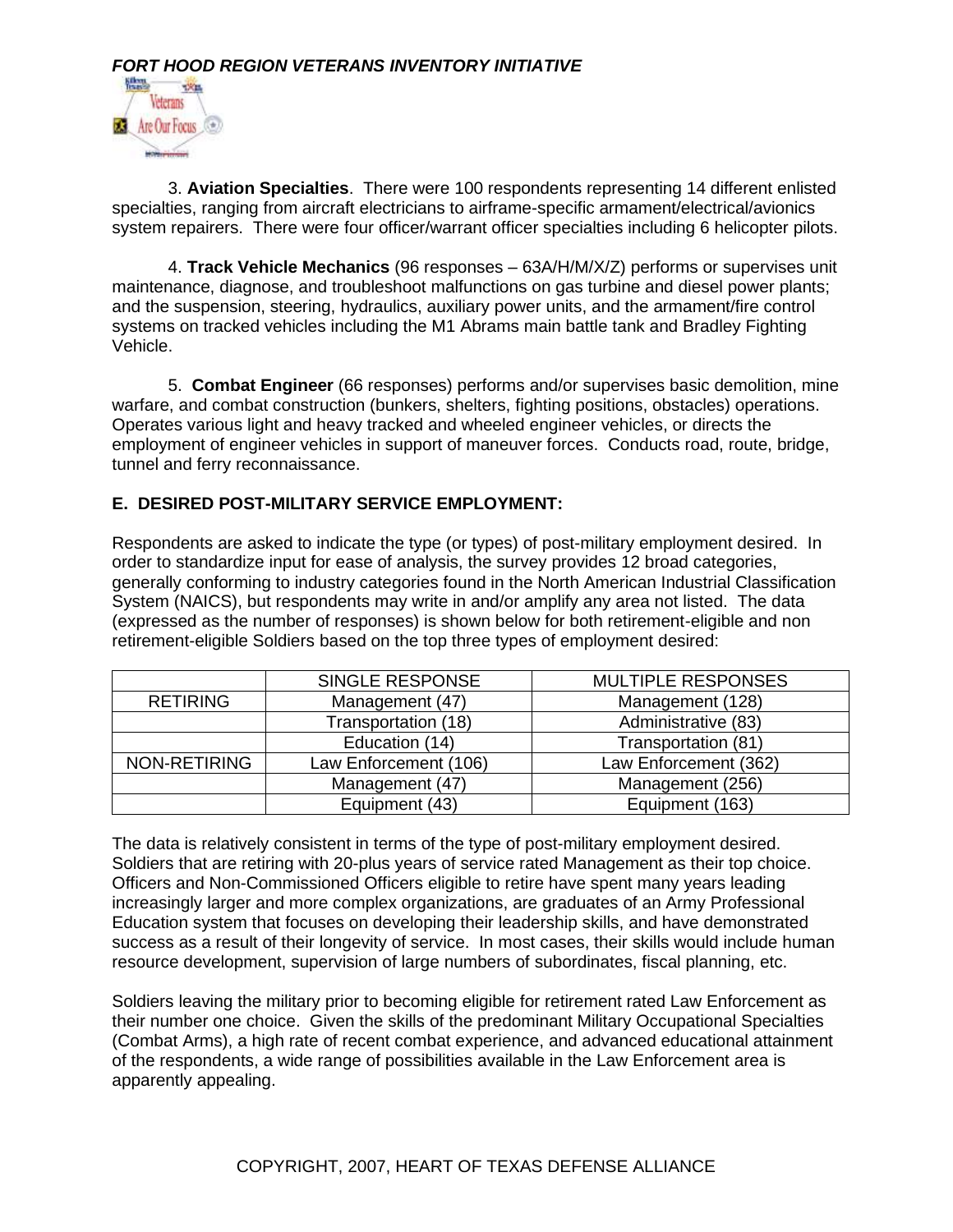

## **F. EDUCATION LEVEL OF THOSE REMAINING IN THE REGION:**

Respondents were asked to indicate their highest level of educational attainment. The data depicted below represents only those respondents who indicated they intended to stay in the region upon completion of their service, and is separated by those eligible for retirement and those Soldiers leaving the service that are not retirement eligible.<sup>2</sup>



The data indicates that almost 95 percent of retirement-eligible respondents who intend on remaining in the region have post-secondary education. 46.5 percent list their highest education level as "Some College", and 28 percent have received their Associates Degree. Nearly 60 percent of non retirement-eligible Soldiers have post-secondary education, with 45 percent indicating they have "Some College."

1. When the highest level of educational attained by Soldiers leaving the service at Fort Hood is expressed as a percentage of all respondents (rate of educational attainment) and compared to educational attainment for Bell County Texas and the state of Texas as a whole, the following comparison can be made<sup>3</sup>:

 $2$  Data is for 234 retirees and 271 non-retirement eligibles; n=405

<sup>3</sup> Source: Texas Higher Education Coordinating Board; also cited on the Texas A&M University Real Estate Center – Market Overview 2006.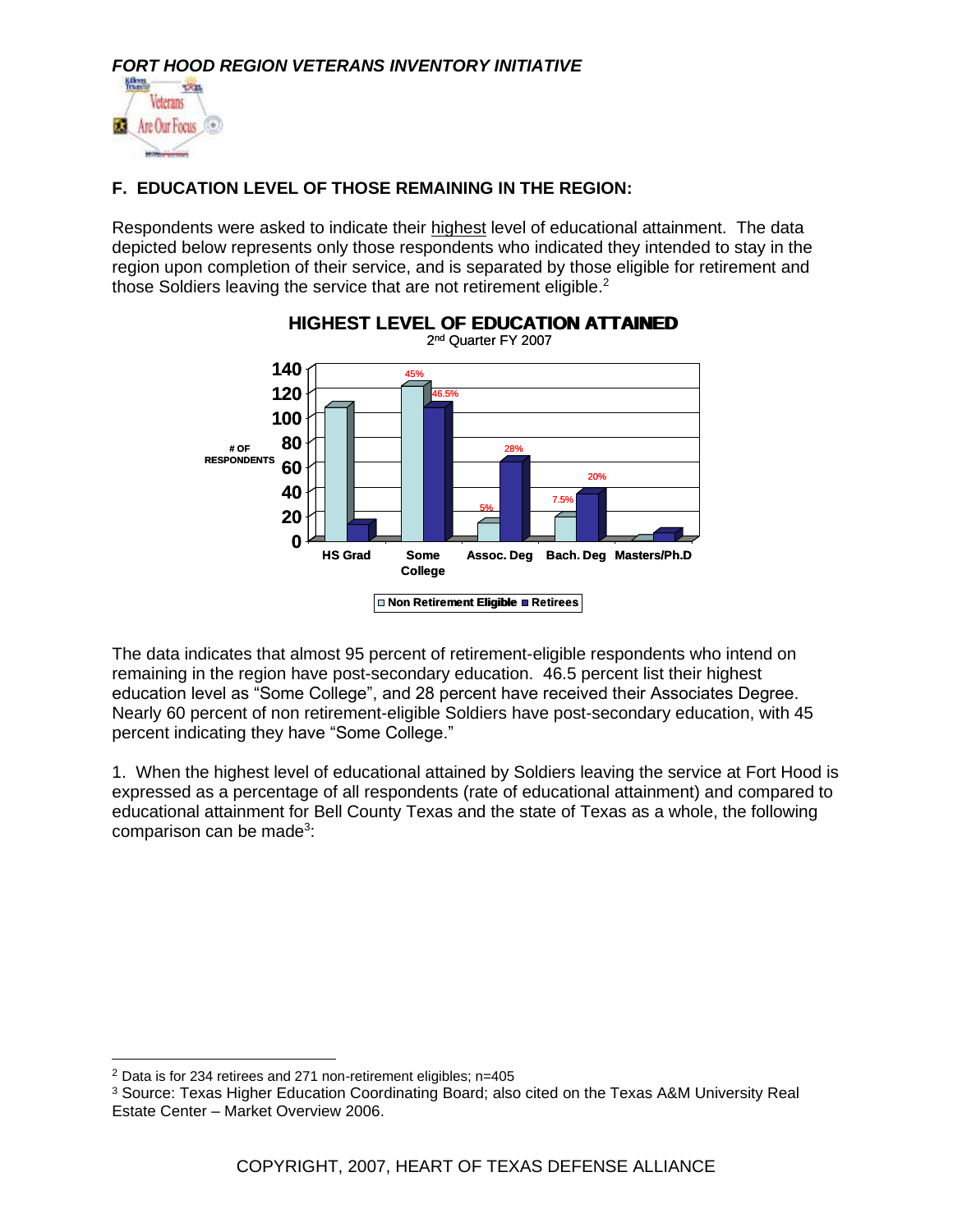



2. Conclusions. The data indicates Soldiers are better-educated than their civilian counterparts in the region and statewide. This is reflective of a high degree of self initiative and demonstrates that Soldiers willingly embrace the notion of lifelong learning. Continuing education is an important component to retention, and it is routine for Soldiers to perform in an increasingly sophisticated and technical operating environment in the execution of their duties. In 2006, there were 3,415 Fort Hood Soldiers enrolled in Central Texas College, the local community college, pursuing Associates Degrees and/or vocational/technical training; and for academic year 2006, an average of 73 Soldiers were enrolled in upper-level/graduate coursework at the Tarleton State University System Center – Central Texas.

# **G. DESIRED "QUALITY OF PLACE" IMPROVEMENTS:**

1. A key consideration in the retention of a talented military Veteran workforce is how those individuals perceive the "Quality of Place" in which they choose to live upon separation from military service. Respondents were asked to indicate the improvements (not limited to one choice, and in many cases, numerous areas were selected) in place criteria that would positively affect their decision to remain in the region. For purposes of this analysis, data is depicted for only those Soldiers who indicated they intended to remain in the region after separation. The data is shown by whether a Soldier is retiring (and staying) or not retirement eligible (and staying).<sup>4</sup>

2. In the case of both retiring Soldiers as well as those who were not retirement-eligible, there is consistency in the three criteria that were most often cited as improvements they desire to see:

- Higher Education offerings
- Other (See Below)
- Housing

<sup>&</sup>lt;sup>4</sup> Due to an inadvertent overlap of data collected for the 1<sup>st</sup> and  $2<sup>nd</sup>$  Quarter reports, the information captured in this report reflects data for the period of September 2006 through February 2007. Subsequent reports will reflect data for that quarter.